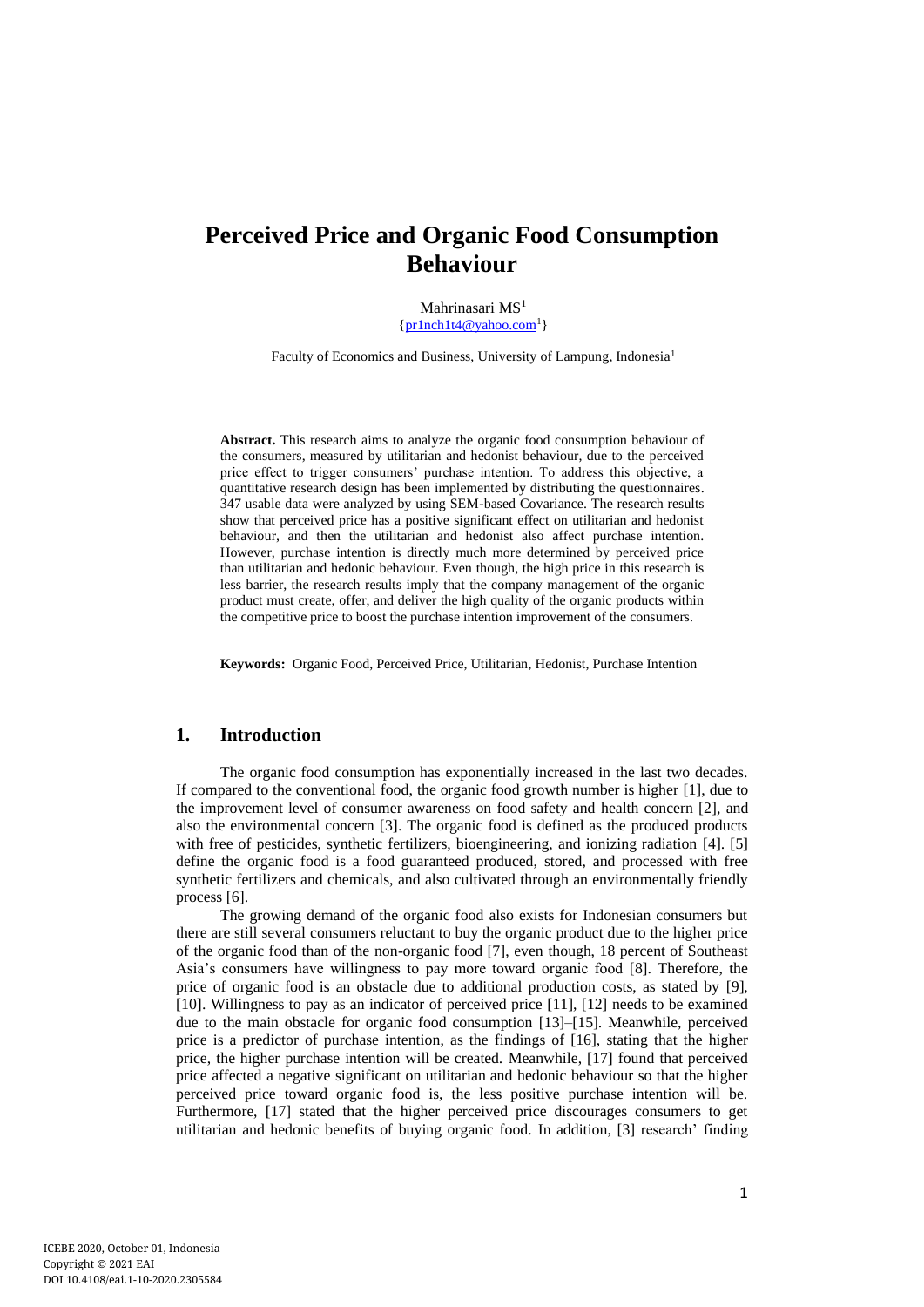showed that price can encourage Hedonist and Utilitarian Behavior so that the organic food consumption is expected to be high, even though the estimate values are still lower. The estimate values of the price effect on Hedonist behavior is 11,70%, and the estimate values of its on Utilitarian effect is 0,10%. Therefore, this research aims to analyze the consumers' organic food consumption behaviour, measured by utilitarian and hedonist behaviour, due to the perceived price effect to encourage consumers' purchase intention.

## **2. Literature review**

Consumers in the worldwide recently are aware toward organic food consumption due to healthy concern, beliefs toward the good taste of the organic products, and also the environmental concern [2], [3]. The consumers need organic food without pesticides, synthetic fertilizers, bioengineering, and ionizing radiation, and also chemical contains [5], [6], or contains natural ingredients. Consumers are increasingly concerned about nutrition, health and the quality of their food (Gil, 2000). Then, [18] stated that the increase of the consumer awareness toward the health and nutritious value of food has increased the demand for organic food consumption.

However, the higher price of the organic food is the main barrier toward the organic food consumption [19]–[21], due to the value differences with the conventional food alternatives. Organic food consumption represents the consumer behaviour in buying and consuming the organic products. Therefore, this research adopts the consumer behaviour theoretical concept in terms of the Theory of Reasoned Action/TRA) and the Theory of Planned Behavior/TPB [3], [17], [22], referring to the S-O-R model [28], showing that Perceived Price represents Stimuli, Utilitarian and Hedonic behaviour as organism, and Behavioural Intention as response. TRA developed by [23] and TPB developed by [24] have the main assumption that the people in their decision-making process and behavioural actions are rational [25]. TRA has been used to examine buying behaviour in green products [26], [27].

#### **2.1 Perceived Price, Utilitarian, and Hedonic Behaviour**

The traditional economic theory views price as a monetary value needed to make the products purchase. [29] noted that a higher price increases an economic cost perception, and then it negatively affects product evaluations and purchase intentions. Furthermore, [14] stated that the price plays a role as a measure of sacrifice in purchasing organic food, but a high price of organic food is a major barrier [15]. The higher consumers perceive the cost of organic food, the less behaviour toward the purchase of organic food.

Moreover, the utilitarian and hedonic behaviour represent the consumers values. In terms of utilitarian behaviour, the consumers assess how useful buying organic food is, while in terms of hedonic behaviour, the consumers treat buying and consuming the organic food as the daily pleasant and enjoyable activity [17]. In other words, the utilitarian behaviour is concerned with the functional values of the organic food, while the hedonic behaviour focuses on emotional gratification or sensory experiences [30]. Hedonic behaviour draws the values of joy, entertainment, happiness for individual and social benefit [31]. Meanwhile, the research finding of [32] explored that organic food consumption aims not only to get nutritional benefit, but also to get happiness and joy.

[33] suggested that the perceived price is a predictor of the utilitarian and hedonic behaviour. Other researchers [34], [35] found that the utilitarian and hedonic behaviour provoked the buyers to pay a low price or price savings of the products. While, based on economic utility theory, the utilitarian behaviour needs the price saving. Also, the hedonic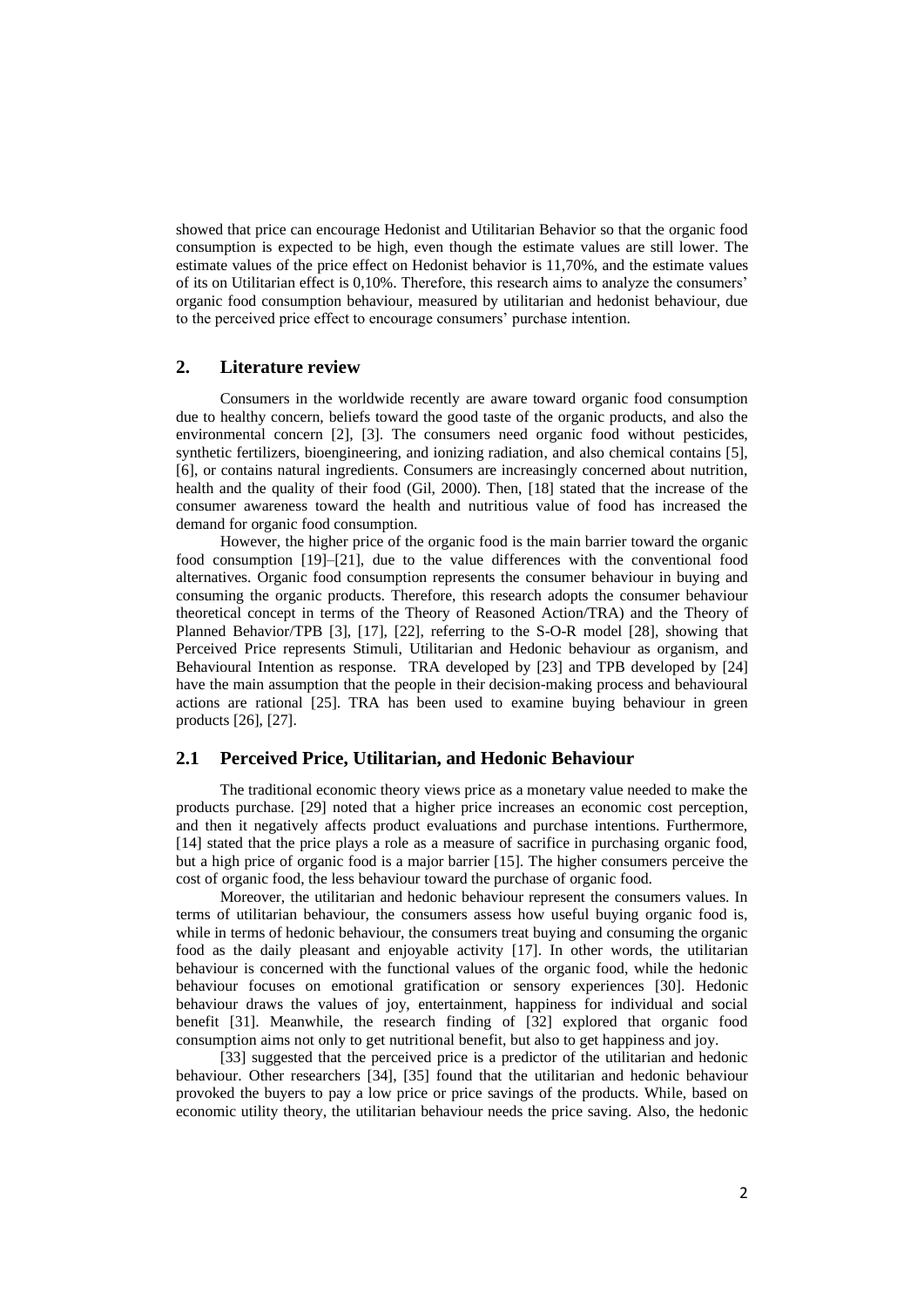behaviour, such as a sense of excitement, accomplishment, and pride, are looking for a low price [17]. Therefore, the author hypothesizes that:

**Hypothesis 1.** The perceived price will have a significant negative effect on utilitarian behaviour toward the purchase of organic food.

**Hypothesis 2.** The perceived price will have a significant negative effect on hedonic behaviour toward the purchase of organic food.

# **2.2 Utilitarian, Hedonic Behaviour, and Purchase Intention**

[24] stated that the consumer behaviour measured by the consumers' attitude can predict the purchase intention toward the products. In this research, utilitarian and hedonic behaviour can determine purchase intention toward the organic food. Referring to [36], hedonic behaviour can positively affect the purchase intention. [37] defined purchase intention is the consumers intention to buy the products or services after evaluating the products attributes, included the price. Referring to [25], there is a positive effect of consumer attitudes, included the utilitarian and hedonic behaviour effect on purchase intention. Therefore, the following hypothesis is that:

**Hypothesis 3.** Utilitarian behaviour will have a significant positive effect on purchase intentions of organic food.

**Hypothesis 4.** Hedonic behaviour will have a significant positive effect on purchase intentions of organic food.

## **2.3 Perceived Price and Purchase Intention**

Perceived price is a predictor of purchase intention [16]. One of perceived price measurement is a willingness to pay the premium price of the products. In the context of organic food, [8], [11], [38] found that consumers have willingness to pay the premium price of the organic food due to a higher degree of environmental concerns, based on the social identity theory [39]. A high degree of environmental concerns tends to create a positive evaluation of a company's green initiatives, leading to a willingness to pay premiums price for green initiatives or green products, included organic product [40]. [41] found that U.S. restaurant customers who have environmental concerns are willing to pay the prices up to 10% or higher for green practices, event though, [42] found that most consumers have little consideration for ethical initiatives of a company when making purchase decisions. Therefore, a customer who has more environmental concerns is more likely to purchase green products to satisfy a customer value. The fifth hypothesis is: **Hypothesis 5:** Perceive price has a positive significant effect on purchase intention

All those hypotheses can be drawn in the proposed research model (Figure 1).



**Fig. 1.** Research Framework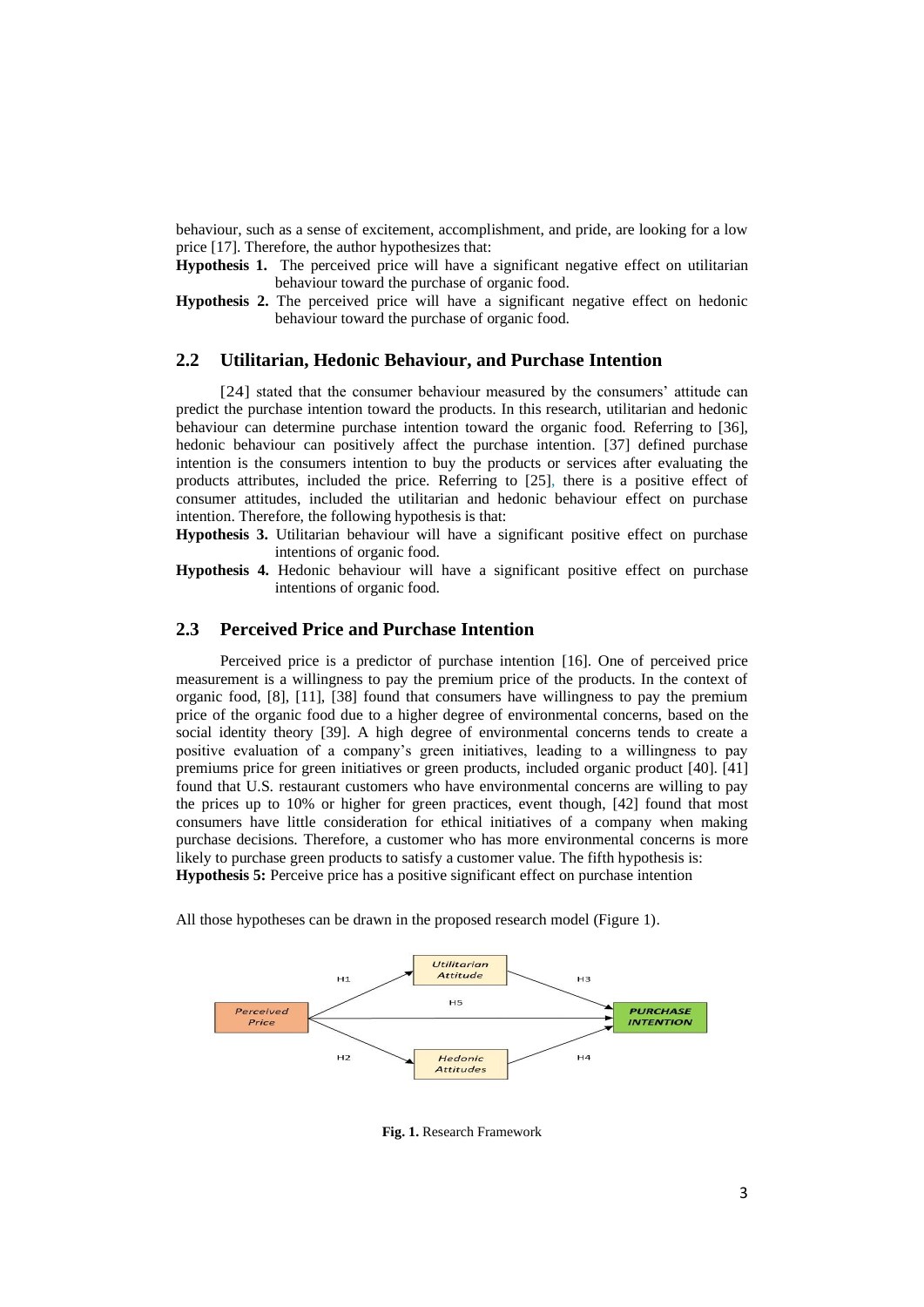## **3. Methodology and Data Analysis**

The research design applied a quantitative research design by distributing the online questionnaires (google.form) to 400 Indonesian potential consumers who know and understand organic food benefit for the sake of health, safety, and environmental concern, as the purposive sampling implementation. 347 usable data were analyzed by two step approach of SEM-based Covariance (Anderson dan Gerbing, 1988). first is to measure the model fit, and second is to get the structural model [43], [44].

The measurements of the Purchase Intention adopted [45]. The measurement of the utilitarian and hedonic behaviour adopted [46]. The perceived price measurements adopted [11], [12], and also taken from [3]. All item measurements are valid and reliable, based on Construct Validity test shown by the factor loading score more than 0.50 [47] and Reliability test results by Cronbach Alpa more than 0.70 [47].

#### **4. Research Result and Discussion**

The respondent's profile shows the dominating percentage number is females as of 55.33%. While the percentage number of age level (29-44 years old) dominated as of 38.62%, followed by 17-22 years old 17.00%. If compared to older age (more than 45 years old), the younger dominated as of 66,57%. The younger have the high education level (graduated degree 61.67% and bachelor degree 26.80%), income (more than IDR5.00 million 52.74%), and jobs as of 76,66% (the rest are the student and house wife 23.34%).

Based on SEM-Based Covariance under LISREL application 8.80, the model fit is in good fit (Goodness of Fit index/GFI =  $0.97$ ; Adjusted Goodness of Fit Index/AGFI = 0.93; Root Mean Square Error of Approximation/RMSEA) =  $0.027$ ; P-Value for Test of Close Fit =  $0.99$ ; Normed Fit Index (NFI) =  $0.99$ ; Comparative Fit Index (CFI) =  $1.00$ ; Root Mean Square Residual (RMR) =  $0.021$ ; and Standardized RMR =  $0.029$ ). The



structural model shows that all hypotheses are supported by Data (Figure 2 and Table 1).

|  |  |  |  |  |  |  | Fig. 2. Estimated Model, Based on SEM-Based Covariance, LISREL Application 8.80 Result |  |  |  |  |  |
|--|--|--|--|--|--|--|----------------------------------------------------------------------------------------|--|--|--|--|--|
|--|--|--|--|--|--|--|----------------------------------------------------------------------------------------|--|--|--|--|--|

**Table 1.** Hypothesis Decision Results Based on SEM-Based Covariance

| No |                                                         | Standardized | $t-$   | <b>Hypothesis</b> |
|----|---------------------------------------------------------|--------------|--------|-------------------|
|    | <b>Hypothesis</b>                                       | Coefficient  | Values | Decision          |
|    | Utilitarian Behaviour (UTB) Perceived Price (PEP)       | 0.81         | 14.32  | Supported         |
| 2. | Hedonic Behaviour (HEB) < Perceived Price (PEP)         | 0.68         | 11.90  | Supported         |
|    | Purchase Intention (PURI) — Utilitarian Behaviour (UTB) | 0.21         | 2.25   | Supported         |
| 4. | Purchase Intention (PURI) — Hedonic Behaviour (HEB)     | 0.18         | 1.99   | Supported         |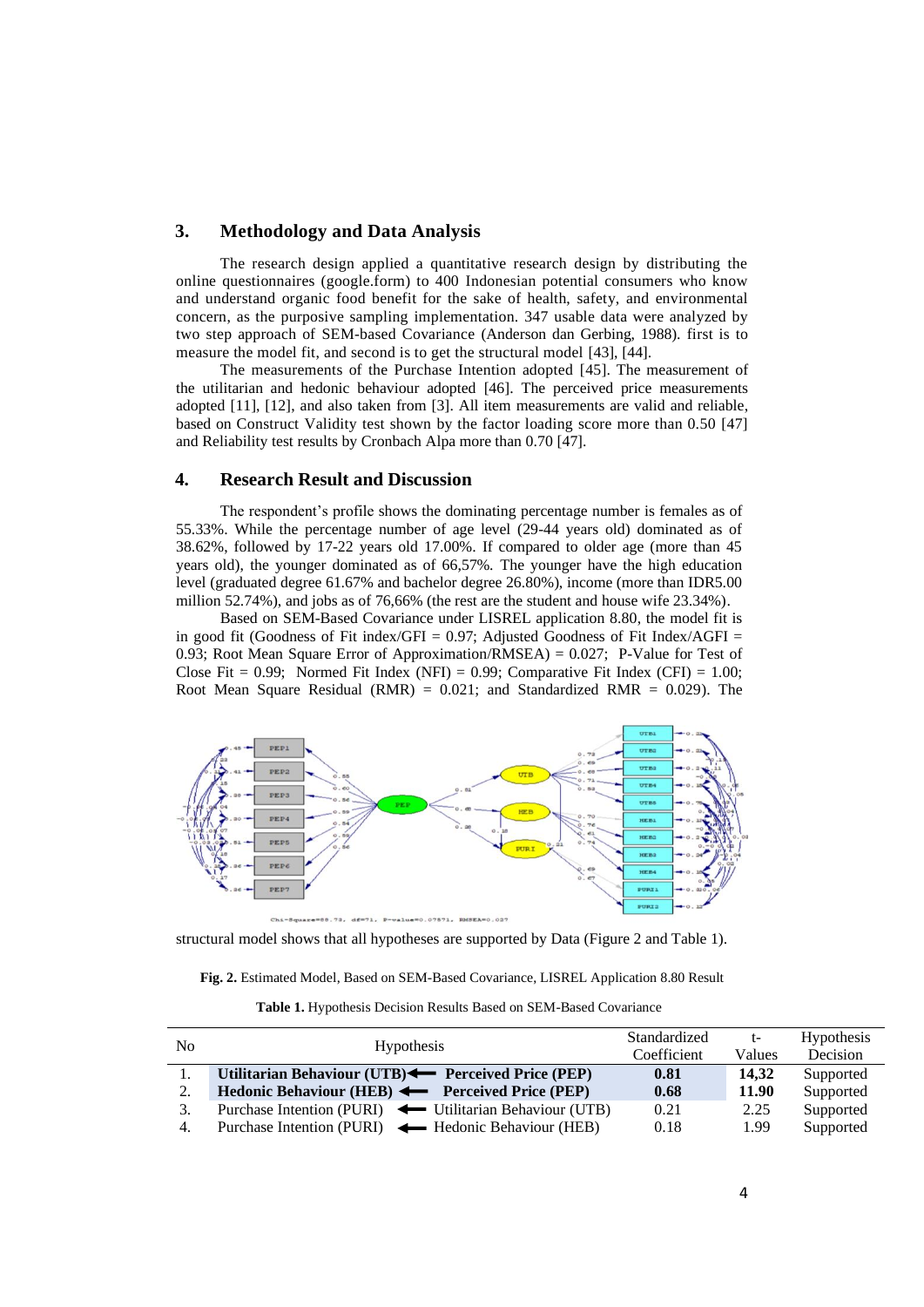5. Purchase Intention (PURI)  $\leftarrow$  Perceived Price (PEP) 0.28 7.17 Supported

Table 1 shows that Perceived Price has a positive significant effect on Utilitarian and Hedonic behaviour but the highest estimated value on Utilitarian effect (81.00%) rather than on hedonic effect (68.00%). However, the results show a positive significant effect, contrary to the research result by [17]. This result supports the findings of [3], [8], [16]. The perceived price effect on utilitarian and hedonic behaviour clearly exposes that organic food consumption exists not only for the sake of satisfaction and good health but also for environmental concerns, as the research results by [3], [16]. Besides, consumers toward organic food consumption are not sensitive toward the high price [48], as long as organic food has a high quality, representing utilitarian consumer behaviour.

Utilitarian and Hedonic behaviour effect on Purchase Intention also show a positive significant effect, even though the estimated value of Utilitarian effect is higher (21.00%) than that of Hedonic effect (18.00%). This finding represents that Utilitarian behaviour effect is the main factor for organic food consumption. The utilitarian customer behaviours need more functional values of the organic food, such as in term of healthy foods or more safety without any kinds of pesticides and chemicals, rather than emotional values as a dimension of consumption values theory such as happiness, joy, enjoyment fun, and pleasure [49], as the measurement of hedonic behaviour.

In addition, Perceived Price directly has a positive significant effect on Purchase Intention as of 28.00%. This estimated value (28%) is higher, if compared to Utilitarian and Hedonic behaviour effect on purchase intention. This result supports the research results by [8], [11], [38]. It means that more organics food consumption is in need of consumers for healthy and environmental concerns, if referring to theory of consumption values, especially for functional values in term of the food quality devoid of harmful ingredients, nutritional value, natural content, freshness, and health attribute of organic food [49] consistent with utility theory in term of extrinsic values such as price [50]; and social identity theory [39], congruence with social values in term of environmental concerns [49].

#### **5. Conclusion**

Organic food consumption becomes a need of consumers for meeting more consumers values in terms of functional values, most related to organic food quality and safety representing utilitarian behaviour, social values in term of environmental concerns to regenerate and maintain the green initiatives; and emotional values representing hedonic behaviour of the consumers.

Price of organic food is the main factor to affect Utilitarian dan Hedonic behaviour, and also Purchase Intention. However, consumers of organic food do not care about the high price. The high price is not a barrier especially for Indonesian Consumers right now. The most important think for them toward organic food is the quality of organic food to satisfy their health and environmental consciousness.

#### **6. Implications/Limitations and Suggestions for Further Research**

Maintaining organic foods free from pesticides and chemicals contains is a duty for the organic food industry. The most important determinant for organic food consumption is nutrition, health, and environmental consciousness. Also, the prices of organic food should be kept affordable for the consumers because the price plays a versatile role to trigger the purchase intention of the consumers. Nutritional Quality content for improving the consumers' health has an influence on Utilitarian behaviour leading the consumers intent to buy. Moreover, price is the main factor to affect Utilitarian and Hedonic behaviour.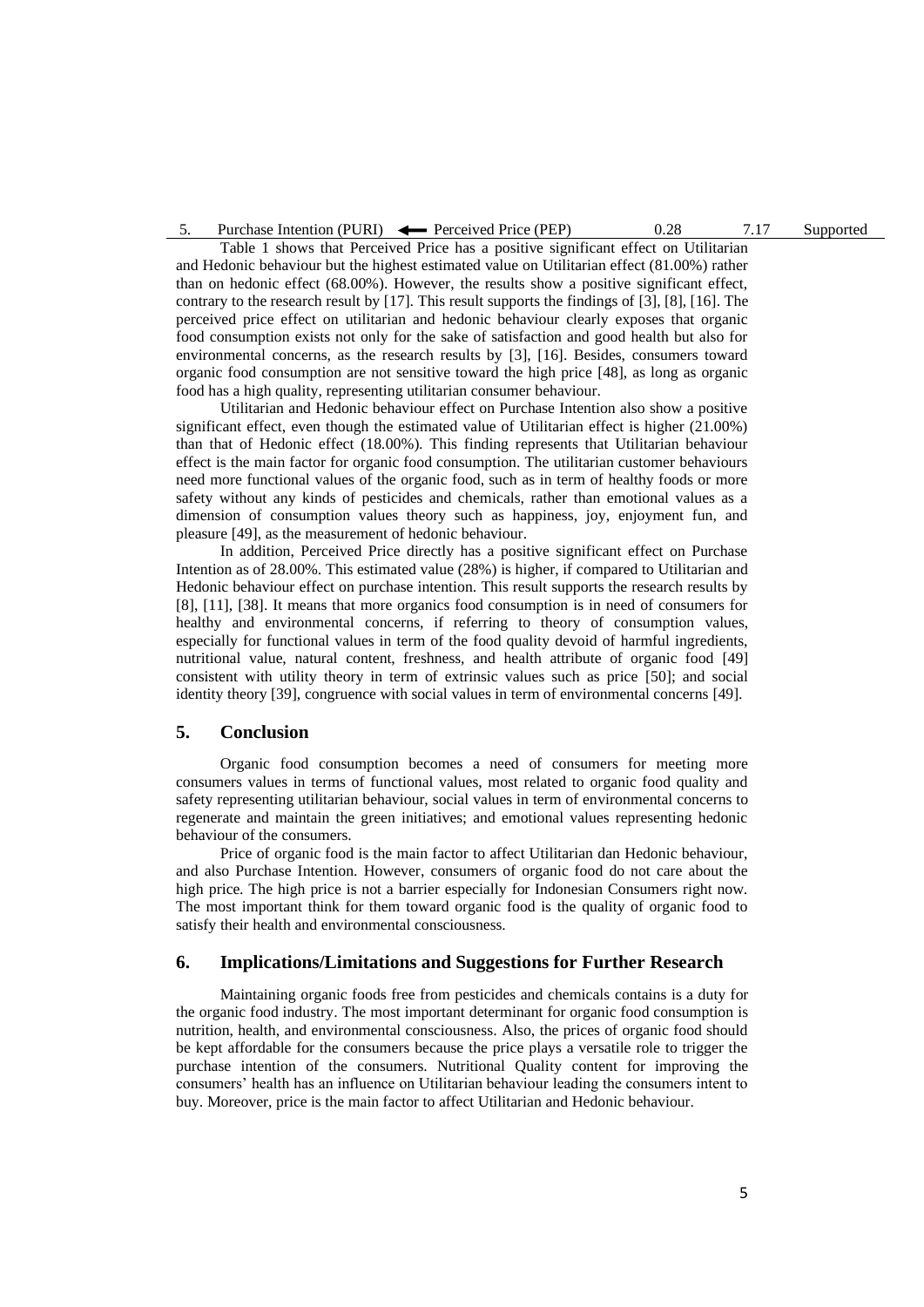However, the high price for organic food consumers is less barrier in this research, contrary to the previous findings [17], [49]. This happens due to the differences of samples profile and a research design. The finding by [49] implemented mainly a qualitative research design within a systematic literature review by including subjective evaluation and judgement. While the resistant toward the high price as the finding by [17] was caused by using the samples of primary grocery shoppers in the household who had ever purchased organic food. This research used the various profile in terms of the job status dominated by the workers/employees, employers, and entrepreneurs (76.66%), the job status of house hold just 3.17%. The educational background also is dominated by graduated degree (61.67%), having the higher income more than 5 million (52.74%), and also Income (higher in between 5 million and 10 million rupiah). It seems that these kinds of socio economic and demography profile are considered as the moderating roles in the effect of perceive price on Utilitarian and Hedonic behaviour, and also Purchase Intention. Therefore, future research should be conducted by examining the moderating role of socio economic and demography profile, such as gender, income, Culture, and life style.

#### **References**

[1] Cushman and Wakefield, "The global food & beverage market," 2017.

- [2] S. S. Mohamad, S. D. Rusdi, and N. H. Hashim, "Organic Food Consumption among Urban Consumers: Preliminary Results," *Procedia - Soc. Behav. Sci.*, vol. 130, pp. 509–514, 2014, doi: 10.1016/j.sbspro.2014.04.059.
- [3] M. S. Mahrinasari, "Impact of safety concerns on a lifestyle," *J. Secur. Sustain. Issues*, vol. 9, no. 1, pp. 269–280, 2019, doi: 10.9770/jssi.2019.9.1(20).
- [4] U. S. D. of Agriculture, "Organic foods production," 2018. .
- [5] S. Lockie, K. Lyons, G. Lawrence, and K. Mummery, "Eating 'green': motivations behind organic food consumption in Australia," *Sociol. Ruralis*, vol. 42, no. 1, pp. 23–40, 2002.
- [6] G. Chinnici, M. D'Amico, and B. Pecorino, "A multivariate statistical analysis on the consumers of organic products," *Br. Food J.*, vol. 104, pp. 187–199, 2002, doi: 10.1108/00070700210425651.
- [7] K. O. Indonesia, "Gaya Hidup Cerdas dengan Konsumsi Makanan Organik," 2015.
- [8] D. Wahyudi, "Konsumsi Makanan Organik di Indonesia Kian Meningkat." .
- [9] L. Marian, P. Chrysochou, A. Krystallis, and J. Thøgersen, "The role of price as a product attribute in the organic food context: An exploration based on actual purchase data," *Food Qual. Prefer.*, vol. 37, pp. 52–60, 2014.
- [10] R. S. Hughner, P. McDonagh, A. Prothero, C. J. Shultz, and J. Stanton, "Who are organic food consumers? A compilation and review of why people purchase organic food," *J. Consum. Behav. An Int. Res. Rev.*, vol. 6, no. 2–3, pp. 94–110, 2007.
- [11] K. H. Kang, L. Stein, C. Y. Heo, and S. Lee, "Consumers' willingness to pay for green initiatives of the hotel industry," *Int. J. Hosp. Manag.*, vol. 31, no. 2, pp. 564–572, 2012, doi: 10.1016/j.ijhm.2011.08.001.
- [12] A. C. Cakici, Y. Akgunduz, and O. Yildirim, "The impact of perceived price justice and satisfaction on loyalty: the mediating effect of revisit intention," *Tour. Rev.*, vol. 74, no. 3, pp. 443–462, 2019, doi: 10.1108/TR-02-2018-0025.
- [13] R. Yadav and G. S. Pathak, "Young consumers' intention towards buying green products in a developing nation: Extending the theory of planned behavior," *J. Clean. Prod.*, vol. 135, pp. 732–739, 2016.
- [14] S. Padel and C. Foster, "Exploring the gap between attitudes and behaviour: Understanding why consumers buy or do not buy organic food," *Br. Food J.*, vol. 107, no. 8, pp. 606–625, 2005, doi: 10.1108/00070700510611002.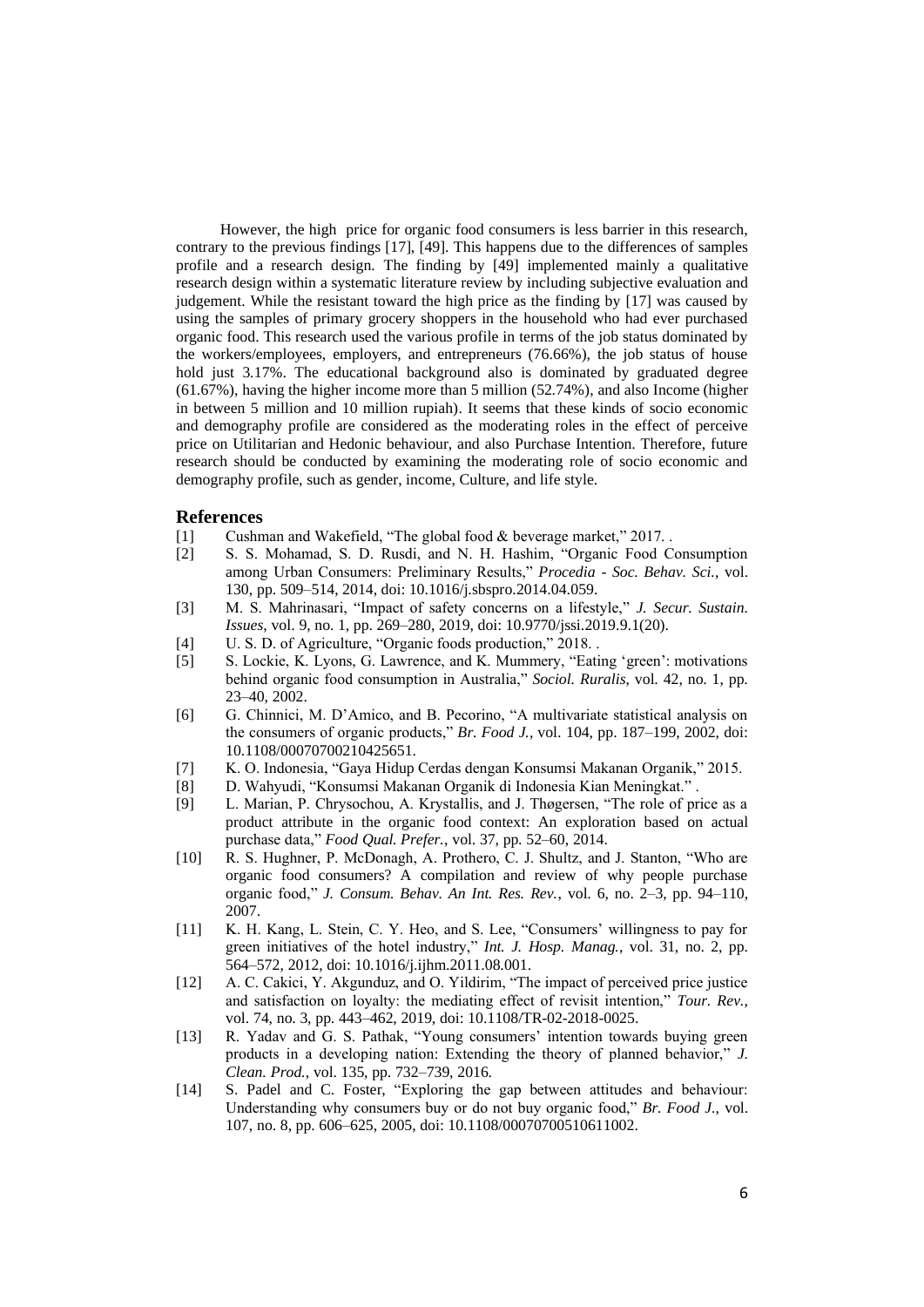- [15] M. K. Magnusson, A. Arvola, U. K. Koivisto Hursti, L. Åberg, and P. O. Sjödén, "Attitudes towards organic foods among Swedish consumers," *Br. Food J.*, vol. 103, no. 3, pp. 209–227, 2001, doi: 10.1108/00070700110386755.
- [16] S. Molinillo, M. Vidal-Branco, and A. Japutra, "Understanding the drivers of organic foods purchasing of millennials: Evidence from Brazil and Spain," *J. Retail. Consum. Serv.*, vol. 52, pp. 1–9, 2020, doi: 10.1016/j.jretconser.2019.101926.
- [17] H. J. Lee and Z. S. Yun, "Consumers' perceptions of organic food attributes and cognitive and affective attitudes as determinants of their purchase intentions toward organic food," *Food Qual. Prefer.*, vol. 39, no. 2015, pp. 259–267, 2015, doi: 10.1016/j.foodqual.2014.06.002.
- [18] K. T. Phuah, T. Golnaz, M. Zainalabidin, and S. Mad Nasir, "Consumers' intention to purchase green food in Malaysia," in *International Conference on Innovation Management and Service*, 2011, vol. 14, no. 1, pp. 113–118.
- [19] P. Bryła, "Organic food consumption in Poland: Motives and barriers," *Appetite*, vol. 105, pp. 737–746, 2016.
- [20] K. Lillywhite, D.-J. Lee, B. Tippetts, and J. Archibald, "A feature construction method for general object recognition," *Pattern Recognit.*, vol. 46, no. 12, pp. 3300–3314, 2013.
- [21] M. Yazdanpanah, M. Forouzani, and M. Hojjati, "Willingness of Iranian young adults to eat organic foods: Application of the Health Belief Model," *Food Qual. Prefer.*, vol. 41, pp. 75–83, 2015.
- [22] L. Zagata, "Consumers' beliefs and behavioural intentions towards organic food. Evidence from the Czech Republic," *Appetite*, vol. 59, no. 1, pp. 81–89, 2012.
- [23] M. Fishbein and I. Ajzen, *Belief, attitude intention and behavior: An introduction to theory and research*. Reading, MA: Addison-Wesley, 1975.
- [24] I. Ajzen, "From intentions to actions: A theory of planned behavior," in *Action control*, Springer, 1985, pp. 11–39.
- [25] I. Ajzen and M. Fishbein, *Understanding attitudes and predicting social behavior*. Englewood Cliffs, NJ: Prentice-Hall, 1980.
- [26] H. Y. Ha and S. Janda, "Predicting consumer intentions to purchase energyefficient products," *J. Consum. Mark.*, vol. 29, no. 7, pp. 461–469, 2012, doi: 10.1108/07363761211274974.
- [27] N. A. Wahid, E. Rahbar, and T. S. Shyan, "Factors influencing the green purchase behavior of Penang environmental volunteers," *Int. Bus. Manag.*, vol. 5, no. 1, pp. 38–49, 2011.
- [28] A. Mehrabian and J. A. Russell, "The basic emotional impact of environments," *Percept. Mot. Skills*, vol. 38, no. 1, pp. 283–301, 1974.
- [29] A. R. Rao and K. B. Monroe, "The moderating effect of prior knowledge on cue utilization in product evaluations," *J. Consum. Res.*, vol. 15, no. 2, pp. 253–264, 1988.
- [30] R. Batra and O. T. Ahtola, "Measuring the hedonic and utilitarian sources of consumer attitudes," *Mark. Lett.*, vol. 2, no. 2, pp. 159–170, 1991.
- [31] J. F. Sherry, "A Sociocultural Analysis of a Midwestern American Flea Market," 1990.
- [32] L. Hartley *et al.*, "Increased consumption of fruit and vegetables for the primary prevention of cardiovascular diseases," *Cochrane Database Syst. Rev.*, no. 6, 2013.
- [33] H. Mano and M. T. Elliott, "Smart shopping: the origins and consequences of price savings," *ACR North Am. Adv.*, 1997.
- [34] B. Babin, W. Darden, and M. Griffin, "Work and/or fun: Measuring hedonic and utilitarian shopping value," *J. Consum. Res.*, vol. 20, no. 4, pp. 644–656, 1994.